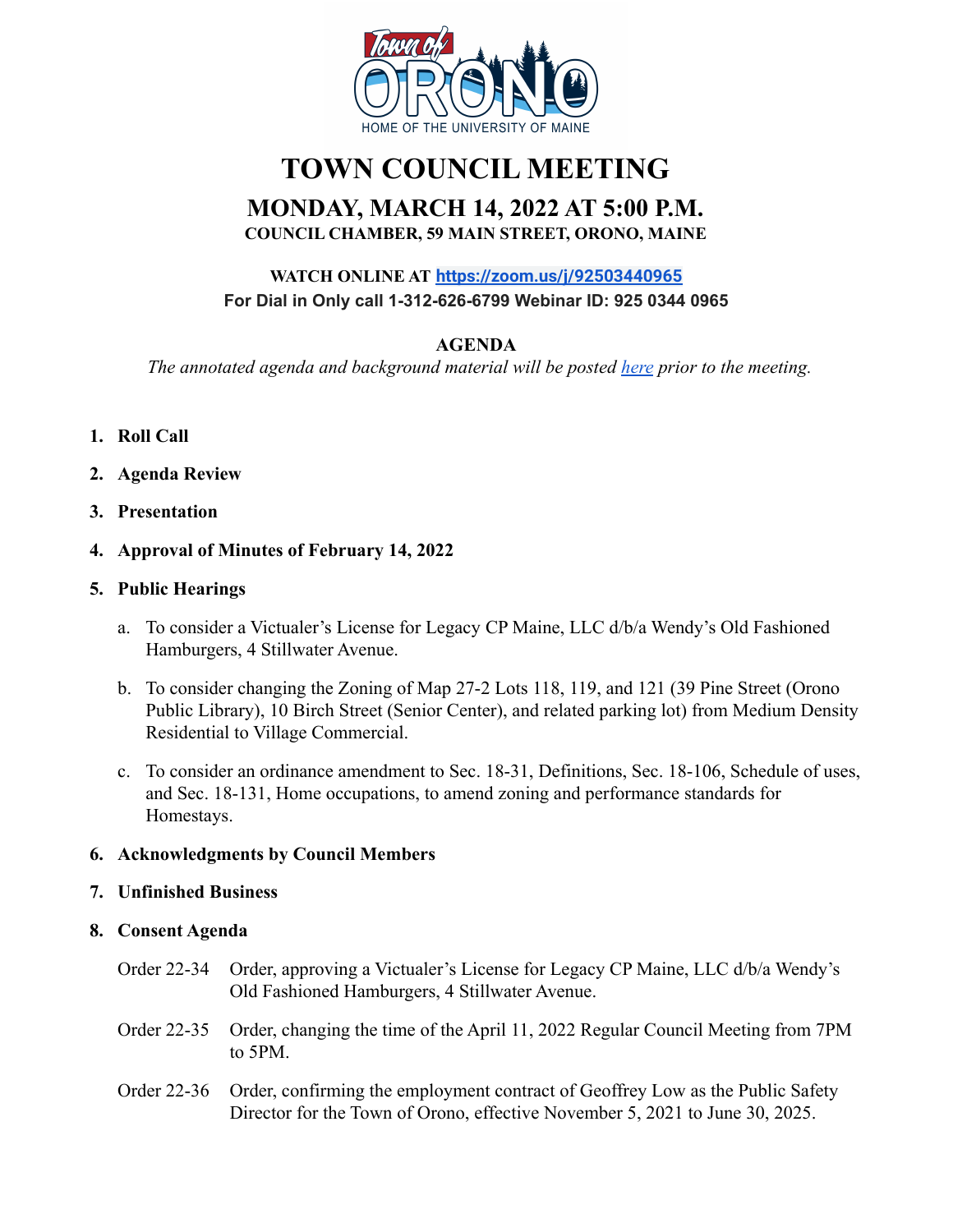- Order 22-37 Order, confirming the Town Manager's appointment of Geoffrey Low as the Health Officer, filling an unexpired 3-year term until April 2024.
- Order 22-38 Order, setting the date of April 11, 2022 at 5PM for a Public Hearing to consider Amendments to the Town of Orono Ordinances, Chapter 20 Law Enforcement to amend standards for recovery of costs for Police Services and Disorderly Property.
- Order 22-39 Order, adopting the Penobscot County Hazard Mitigation Plan Revision (2022) and authorizing the Town Manager to execute documents necessary to confirm said adoption.
- Order 22-40 Order, authorizing the Town Manager to execute an agreement with the Maine Department of Transportation for a Municipal Partnership Initiative Program for Pavement Surface Overlay from Main Street to the townline at an estimated project budget of \$610,000 with required matching funds, equalling 50% of the total project budget, drawn from the as yet to be approved FY23 Capital Infrastructure Budget.
- Order 22-41 Order, adopting revised Guidelines for Issuing Council Proclamations and Resolutions.

# **New Business**

- Order 22-42 Order, accepting the FY21 Town of Orono Financial Audit.
- Order 22-43 Order, authorizing the Town Manager to reimburse the University of Maine Police Department \$43,036 for Maine Criminal Justice Academy Basic Law Enforcement Training Program Reimbursement as required by State Statute (25 MRSA § 2808).
- Order 22-44 Order, authorizing the Town Manager to sign and execute an agreement with Maine Earth of Hampden for the Westwood Drive Sewer Improvements project in an amount not to exceed \$326,825 with funds drawn from WPCF Infrastructure Reserve.
- Order 22-45 Order, authorizing the Town Manager to enter into an agreement with Haley Ward of Bangor, Maine for a Community Facilities Assessment in an amount not to exceed \$55,000 with up to \$20,000 funded in FY22 from the Professional Development and Technical Assistance Reserve and the remainder from the as yet to be approved FY23 Capital Facilities Budget.
- Order 22-46 Order, authorizing the Town Manager to execute an agreement with the Maine Department of Transportation for the Locally Administered Orono Heads Up - Stillwater Avenue Sidewalk and Pedestrian Crossing Improvements Project at an estimated initial cost of \$100,000 for Project Development with an 80% State Reimbursement of up to \$80,000.
- Order 22-47 Order, authorizing the Town Manager to execute an agreement with I&C Systems Engineering of Scarborough, Maine in an amount not to exceed \$11,400 to Upgrade the WPCF System Control and Data Acquisition (SCADA) System with funds to be drawn from WPCF Capital Equipment Reserve Fund.